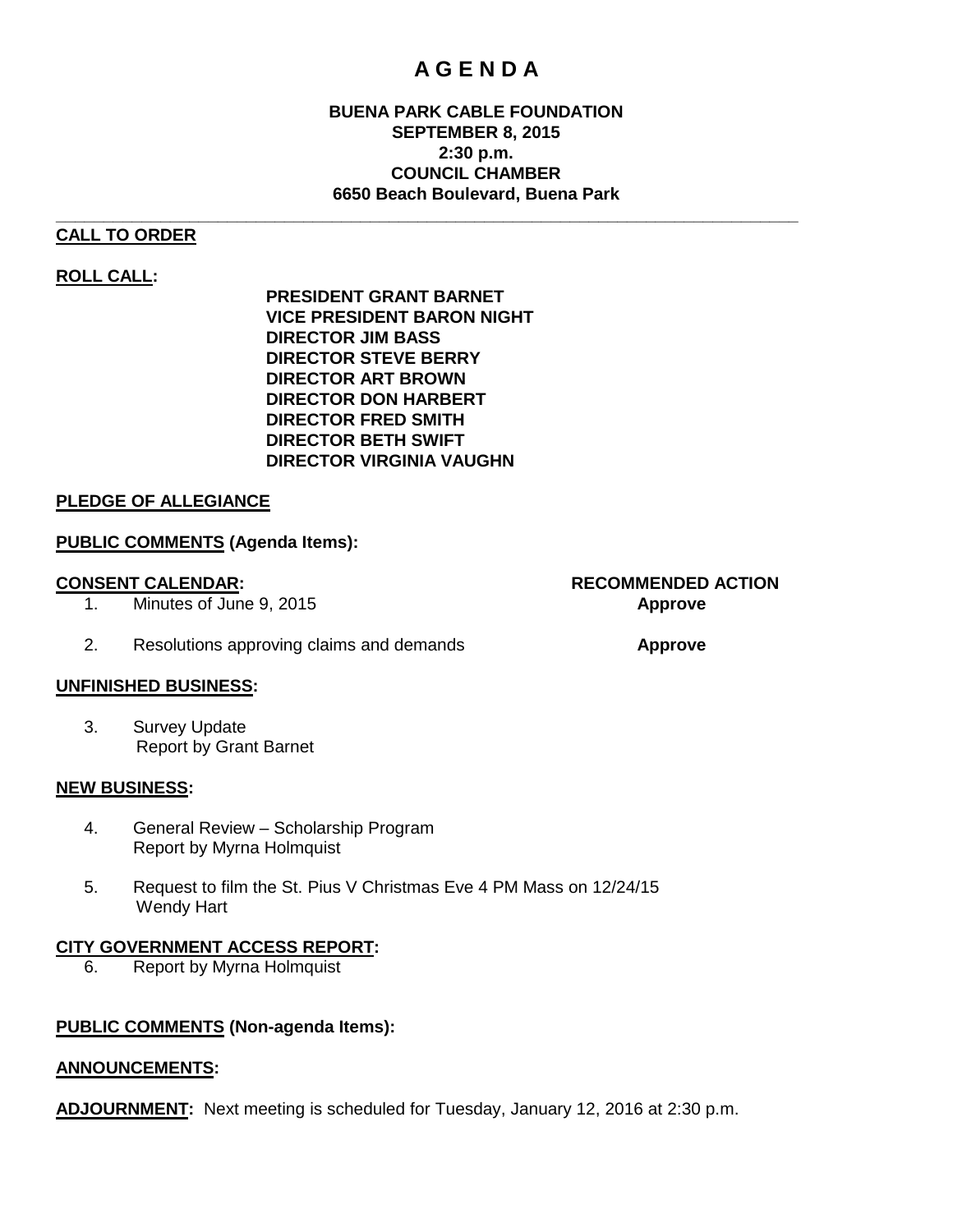#### **BUENA PARK CABLE FOUNDATION MINUTES OF MEETING June 9, 2015**

President Grant Barnet called the Buena Park Cable Foundation Meeting of June 9, 2015 to order at 2:33 p.m. in the Council Chamber, 6650 Beach Boulevard, Buena Park, California.

PRESENT: Barnet, Bass, Brown, Harbert, Smith and Swift

ABSENT: Berry, Night and Vaughn

#### **ALSO PRESENT:**

Aaron France, Assistant to the City Manager, Myrna Holmquist, Communications and Marketing Manager, Dennis Varela, Accountant and Marsha Cook, Executive Assistant.

#### **PLEDGE OF ALLEGIANCE**

Aaron France led the Pledge of Allegiance to the flag.

### **PUBLIC COMMENTS (Agenda Items):**

There were no public comments.

#### **CONSENT CALENDAR:**

#### **MINUTES OF MAY 12, 2015**

#### **RESOLUTION APPROVING CLAIMS AND DEMANDS**

| MOTION: | Harbert/Brown to APPROVE the consent calendar. |
|---------|------------------------------------------------|
| AYES:   | Barnet, Bass, Brown, Harbert, Smith and Swift  |
| NOES: I | <b>None</b>                                    |
| ABSENT: | Berry, Night and Vaughn                        |

#### **UNFINISHED BUSINESS**

#### **Survey Update**

Grant Barnet reported that the survey was still in the planning process and that Intern Lauren Orosco had a family emergency, so she was not available to attend today's meeting.

#### **NEW BUSINESS**

#### **2015-2016 Adoption**

Aaron France distributed a draft 2015-2016 Budget and explained the Budget Sub-Committee recommendations and increase in funding for the scholarship program from \$5,000 to \$10,000 with a \$2,000 cap per individual. In answer to a question from Director Swift, Aaron France advised that he did not anticipate any capital outlay for the 2015-2016 Fiscal Year, but \$2,000 was allocated for any unanticipated expenses.

| MOTION: | Brown/Harbert to APPROVE the 2015-2016 Budget. |
|---------|------------------------------------------------|
| AYES:   | Barnet, Bass, Brown, Harbert, Smith and Swift  |
| NOES:   | None                                           |
| ABSENT: | Berry, Night and Vaughn                        |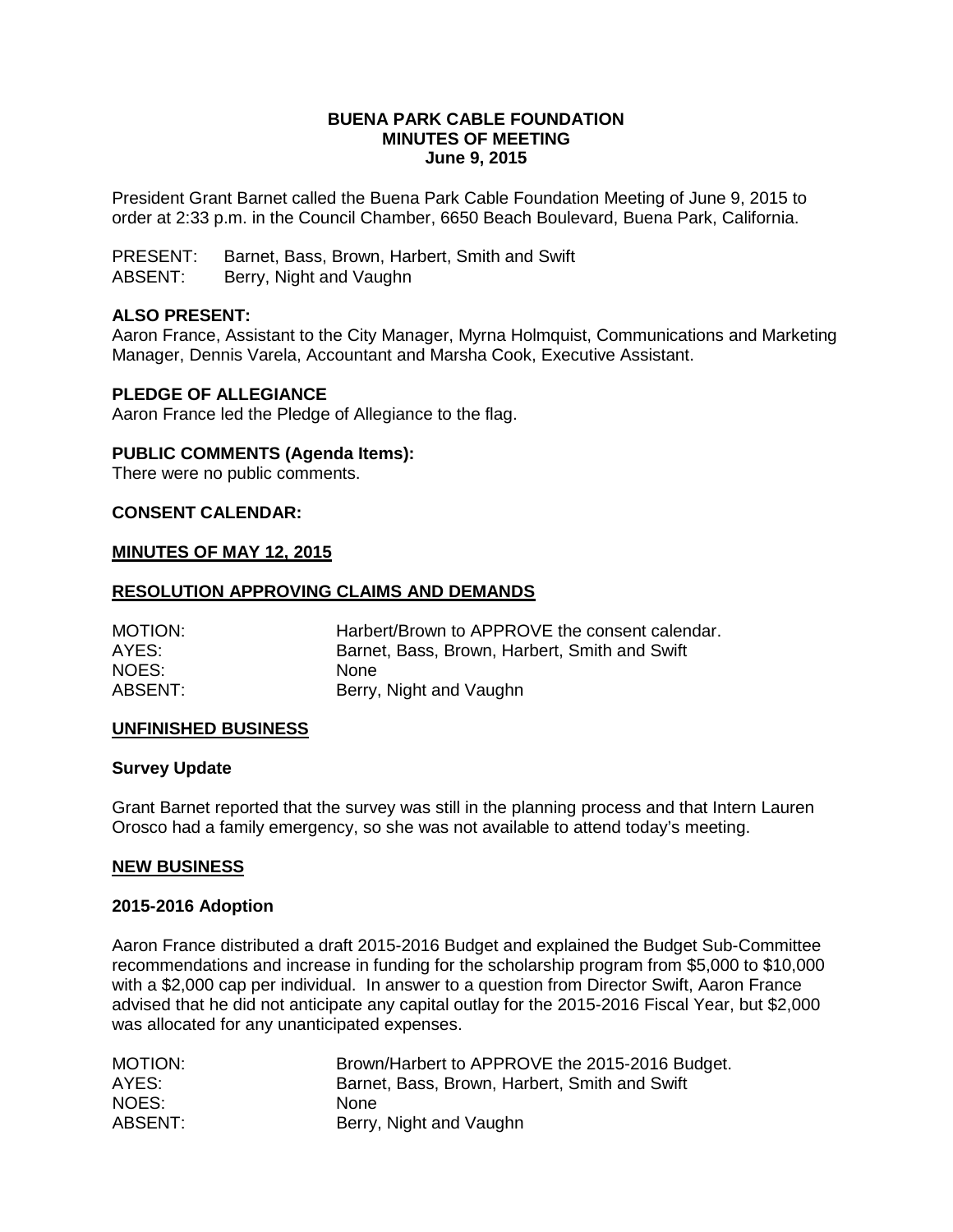BUENA PARK CABLE FOUNDATION June 9, 2015 PAGE 2

### **CITY GOVERNMENT ACCESS REPORT**

Myrna Holmquist updated Directors on the current programming line-up including the quarterly Summer Edition of the Buena Park Library, Inside Buena Park featuring Knott's Berry Farm's new ride; Voyage to the Iron Reef and the Police Dept. open house, the Relay for Life Golf Tournament, a Summer Concerts promo, Adopt-A-Pet, a Buena Park Youth Theater premier promo, the Memorial Day service, Crime Watch, plus several Leisure classes. Additionally, production is starting on the summer programs; including swimming pools opening, summer camps, etc.

#### **PUBLIC COMMENTS (Non-agenda Items):**

#### **ANNOUNCEMENTS:**

Marge Rawlins announced the Buena Park Community Chorus is holding their Summer Concert entitled Let Freedom Ring on the weekend in Liberty Hall at the Ehlers Recreation Center at 3:00 p.m.

#### **ADJOURNMENT:**

There being no further business, the meeting was adjourned at 2:52 p.m. The next meeting is scheduled for September 8, 2015 at 2:30 p.m.

#### **ATTEST:**

\_\_\_\_\_\_\_\_\_\_\_\_\_\_\_\_\_\_\_\_\_\_\_\_\_\_\_\_\_ \_\_\_\_\_\_\_\_\_\_\_\_\_\_\_\_\_\_\_\_\_ Marsha Cook, Exec. Asst. Grant Barnet, President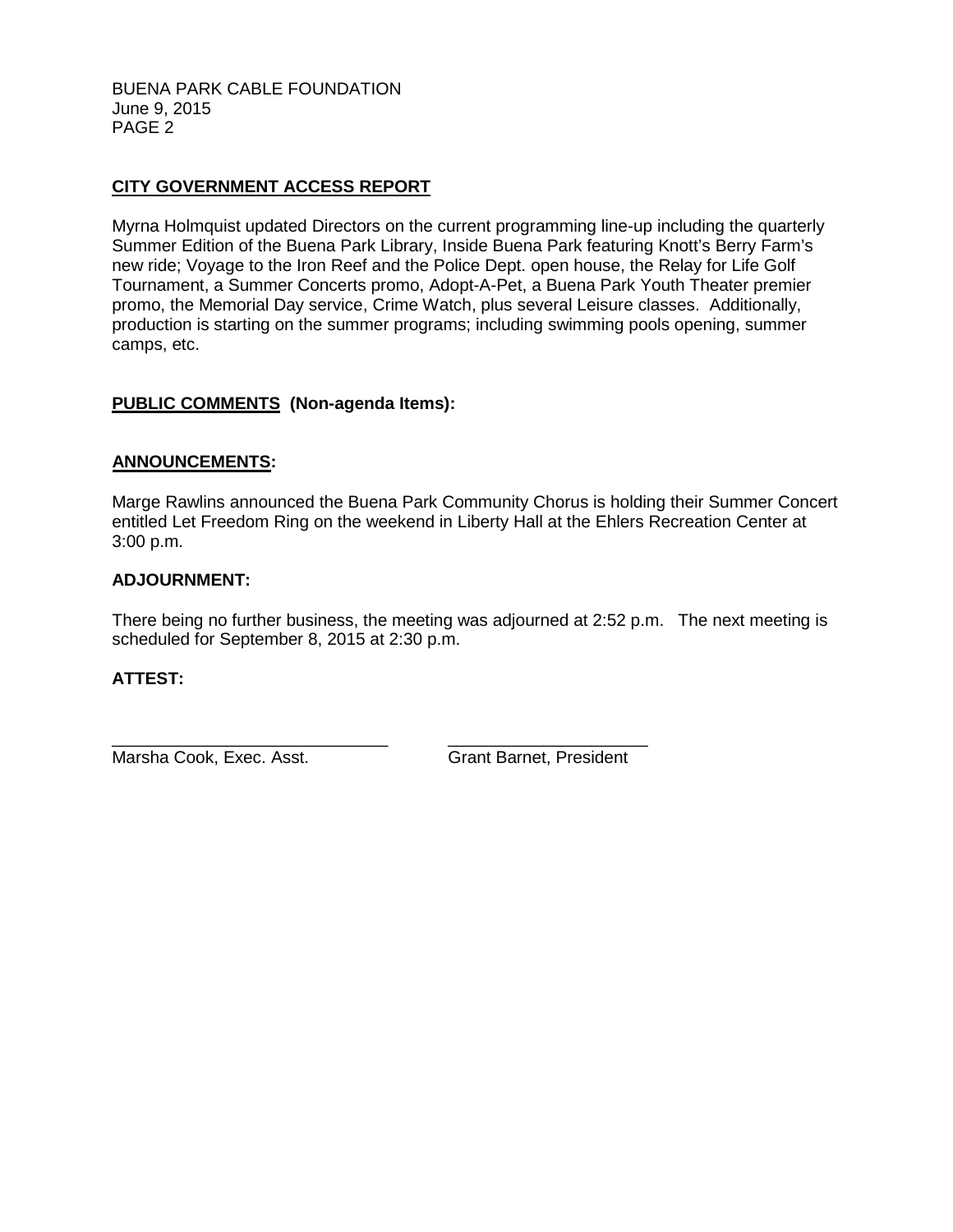#### **CITY OF BUENA PARK FOUNDATION CHECK REGISTER For FY 2014-2015**

| Date      | <b>Vendor</b>           | <b>Description</b>                                                          | Invoice #              | Check# | Amount      |
|-----------|-------------------------|-----------------------------------------------------------------------------|------------------------|--------|-------------|
| 6/1/2015  | Mark Cloud              | June Crime Watch #1, BP Library Summer Update, Memorial Day Service<br>9733 |                        | 6619   | 3,100.00    |
|           |                         | City Council Meeting 05/12/15 & 05/26/15                                    |                        |        |             |
| 6/1/2015  | <b>Gretchen Morales</b> | Marketing Assistant BP TV for March, April & May                            | 033115, 043015, 053115 | 6620   | 783.36      |
| 6/1/2015  | Time Warner Cable       | Cable Service for June                                                      | <b>JUNE-2015</b>       | 6621   | 80.67       |
| 6/1/2015  | Vista Media Services    | BPYT Les Miserables, BPPD Annual Police Appreciation                        | 387-15, 388-15         | 6622   | 1,050.00    |
| 6/8/2015  | Jon Jurgensen           | City Council Meeting 04/28/15 & 05/26/15                                    | <b>JUNE-2015</b>       | 6623   | 240.00      |
| 6/16/2015 | Art Brown               | Buena Park Foundation Meeting on June 9, 2015                               | <b>JUNE 9, 2015</b>    | 6624   | 100.00      |
| 6/16/2015 | James Bass              | Buena Park Foundation Meeting on June 9, 2015                               | <b>JUNE 9, 2015</b>    | 6625   | 100.00      |
| 6/16/2015 | Don Harbert             | Buena Park Foundation Meeting on June 9, 2015                               | <b>JUNE 9, 2015</b>    | 6626   | 100.00      |
| 6/16/2015 | <b>Fred Smith</b>       | Buena Park Foundation Meeting on June 9, 2015                               | <b>JUNE 9, 2015</b>    | 6627   | 100.00      |
| 6/23/2015 | Jane Cameron            | May Crime Watch #2, June Crime Watch #1                                     | B1415-0617             | 6628   | 400.00      |
| 6/23/2015 | Mark Cloud              | June Crime Watch #2, Police Appreciation Luncheon, Summer Concert<br>9734   |                        | 6629   | 2,330.00    |
|           |                         | Promotion, City Council Meeting 06/09/15                                    |                        |        |             |
| 6/30/2015 | Mark Cloud              | City Council Meeting 06/23/15                                               | 9735                   | 6630   | 360.00      |
| 6/30/2015 | Vista Media Services    | BP Today-Summer-15, Community Services-BP Parks                             | 390-15, 391-15         | 6631   | 1,800.00    |
| 7/8/2015  | Jon Jurgensen           | City Council Meeting 06/09/15 & 06/23/15                                    | 3101                   | 6633   | 370.00      |
| 7/15/2015 | City of Buena Park      | 50% Purchase of Council Chambers DSP Upgrade<br><b>JULY-2015</b>            |                        | 6635   | 6,126.95    |
| 7/20/2015 | Cathy Baek              | Knott's Berry Farm Iron Reef Open, BP Today Summer Edition                  | <b>JUNE-2015</b>       |        |             |
|           |                         | Mayor's Show                                                                |                        |        |             |
| 7/20/2015 | <b>Gretchen Morales</b> | Marketing Assistant BP TV for June                                          | 063015                 | 6639   | 261.12      |
| 8/31/2015 | City of Buena Park      | Accounting and Staff Services for FY 14-15<br>AUG-2015                      |                        | 6655   | 13,000.00   |
| 8/31/2015 | City of Buena Park      | DVD'S & Wallets                                                             | AUGUST-2015            |        | 70.18       |
|           |                         |                                                                             | <b>Total For June</b>  |        | \$30,972.28 |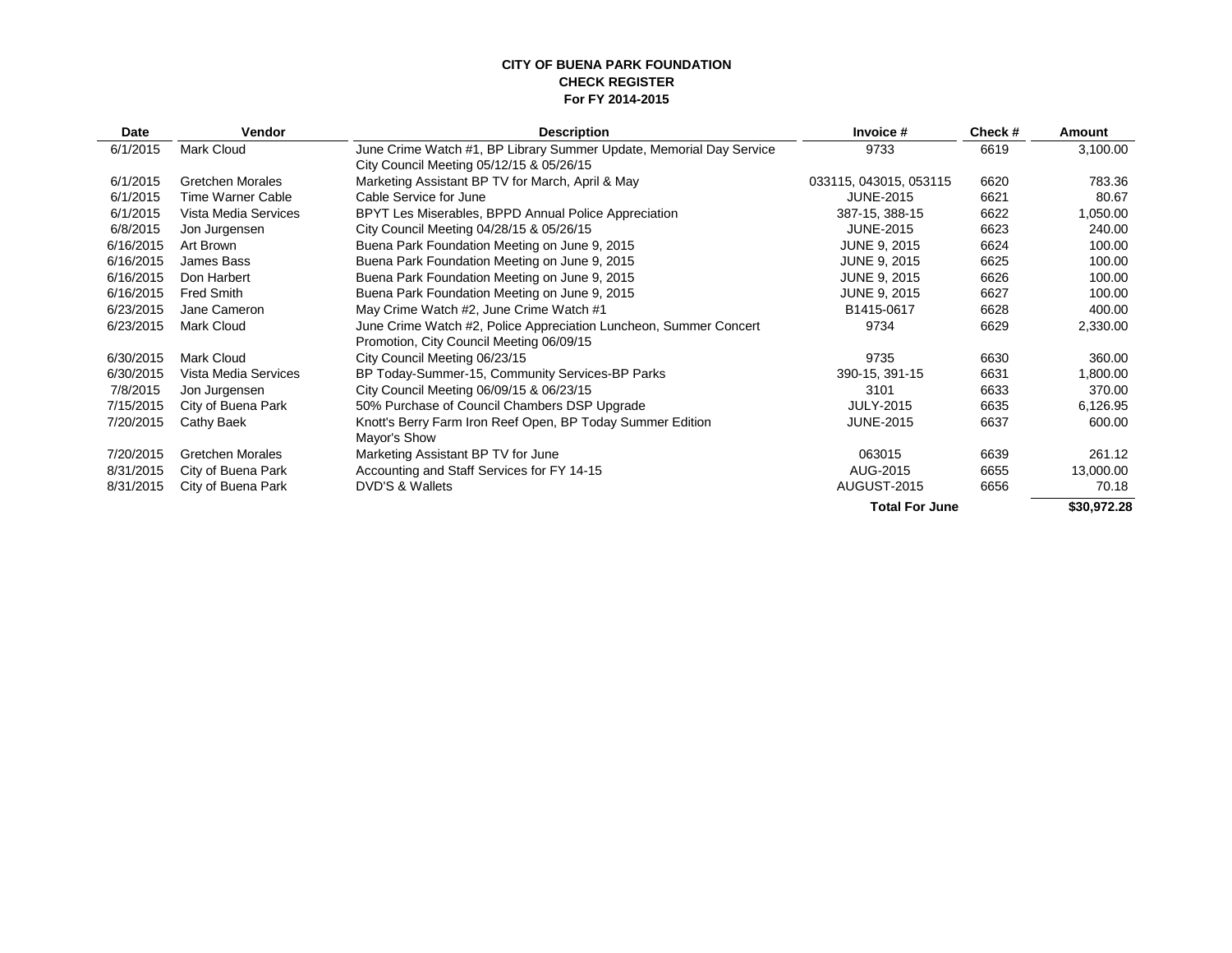#### **CITY OF BUENA PARK FOUNDATION CHECK REGISTER For FY 2015-2016**

| Date      | Vendor                  | <b>Description</b>                                                      | Invoice #                     | Check# | Amount      |  |
|-----------|-------------------------|-------------------------------------------------------------------------|-------------------------------|--------|-------------|--|
| 7/8/2015  | Mark Cloud              | July Crime Watch #1                                                     | 9736                          | 6632   | 900.00      |  |
| 7/8/2015  | Time Warner Cable       | Cable Service for July                                                  | <b>JULY-2015</b>              | 6634   | 83.85       |  |
| 7/15/2015 | Vista Media Services    | Mayor's Show, P.W. Dept. Capital Improvements 2015-16                   | 392-15, 393-15                | 6636   | 1,800.00    |  |
| 7/20/2015 | <b>Voided Check</b>     | <b>Voided Check</b>                                                     | <b>Voided Check</b>           | 6638   |             |  |
| 7/22/2015 | Jane Cameron            | June Crime Watch #2, July Crime Watch #1                                | B1516-0719B, B1415-0719A      | 6640   | 400.00      |  |
| 7/22/2015 | Mark Cloud              | July Crime Watch #2, City Council Meeting 07/14/15                      | 9737                          | 6641   | 1,060.00    |  |
| 7/28/2015 | Vista Media Services    | Inside BP-Taste of W.O.C. & Business Expo. 2015                         | 394-15, 395-15                | 6642   | 1,800.00    |  |
|           |                         | Inside BP-CivicTheatre - Pump Boys & Dinettes                           |                               |        |             |  |
| 7/29/2015 | Time Warner Cable       | Cable Service for August                                                | AUG 8, 2015                   | 6643   | 83.85       |  |
| 8/7/2015  | Mark Cloud              | August Crime Watch #1, P-Nut Picnic 2015, City Council Meeting 07/28/15 | 9739                          | 6644   | 1,960.00    |  |
| 8/7/2015  | <b>Voided Check</b>     | <b>Voided Check</b>                                                     | <b>Voided Check</b>           | 6645   |             |  |
| 8/12/2015 | Vista Media Services    | BP Today- Fall 2015                                                     | 398-15                        | 6646   | 900.00      |  |
| 8/21/2015 | Jon Jurgensen           | City Council Meeting 07/14/15, 07/28/15 & 08/11/15                      | 6647                          | 6647   | 450.00      |  |
| 8/21/2015 | Vista Media Services    | Draw the Future of Buena Park, Adopt-A-Pet (Sept-Nov 2015), National    | 396-15, 397/15, 399-15        | 6648   | 4,700.00    |  |
|           |                         | Night Out with BPPD, Silverado Days 2015 Promos                         | 400-15                        |        |             |  |
| 8/24/2015 | <b>Gretchen Morales</b> | Marketing Assistant BP TV for July                                      | 073115                        | 6649   | 261.12      |  |
| 8/24/2015 | <b>Voided Check</b>     | <b>Voided Check</b>                                                     | <b>Voided Check</b>           | 6650   |             |  |
| 8/24/2015 | U.S. Post Office        | 100 Postage Stamps                                                      |                               | 6651   | 49.00       |  |
| 8/27/2015 | Jane Cameron            | July Crime Watch #2, August Crime Watch #1                              | B1516-0823                    | 6652   | 400.00      |  |
| 8/27/2015 | Mark Cloud              | August Crime Watch #2, City Council Meeting 08/11/15                    | 9740                          | 6653   | 1,020.00    |  |
| 8/27/2015 | Time Warner Cable       | Cable Service for September                                             | SEPT-15                       | 6654   | 83.85       |  |
| 8/31/2015 | City of Buena Park      | Microphone for Council Chamber                                          | AUGUST-2015                   | 6657   | 108.00      |  |
|           |                         |                                                                         | <b>Total July Thru August</b> |        | \$16,059.67 |  |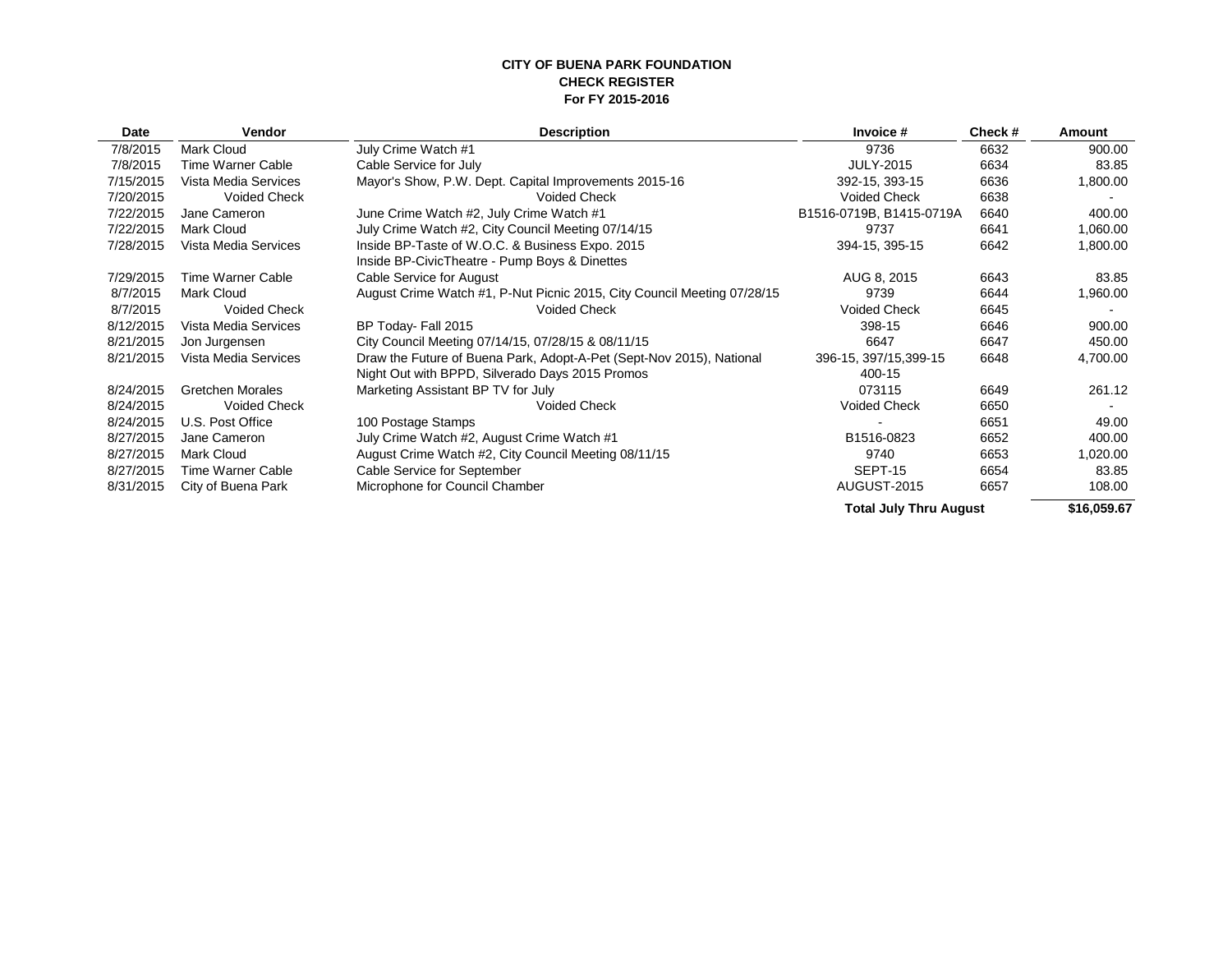#### **BUENA PARK FOUNDATION Income Statement June 30, 2015**

|                 |                                         | <b>Current Year</b> |    |               |               |                 |               | <b>Prior Year</b> |  |
|-----------------|-----------------------------------------|---------------------|----|---------------|---------------|-----------------|---------------|-------------------|--|
|                 |                                         | Variance-<br>Actual |    |               | Actual        |                 |               |                   |  |
|                 |                                         | Period Ending       |    |               | Favorable     |                 | Period Ending |                   |  |
|                 |                                         | <b>Budget</b>       |    | June 30, 2015 | (Unfavorable) |                 | June 30, 2014 |                   |  |
| <b>REVENUES</b> |                                         |                     |    |               |               |                 |               |                   |  |
|                 | 3410 Investment Income                  | \$<br>50.00         |    | 46.21         | \$            | (3.79)          | $\sqrt{3}$    | 43.27             |  |
|                 | 3900 Miscellaneous Revenue              |                     |    |               |               |                 |               |                   |  |
|                 | 3951 Contribution from Time Warner/AT&T | 105,000.00          |    | 119,012.08    |               | 14,012.08       |               | 107,868.34        |  |
|                 | <b>Total Revenues</b>                   | \$105,050.00        | \$ | 119,058.29    | \$            | 14,008.29       | \$            | 107,911.61        |  |
|                 | <b>EXPENDITURES</b>                     |                     |    |               |               |                 |               |                   |  |
|                 | 5214 Taxes and Fees                     | 100.00              |    | 81.00         |               | 19.00           |               | 61.00             |  |
|                 | 5219 Time Warner Video Services         | 1,000.00            |    | 887.37        |               | 112.63          |               | 863.72            |  |
|                 | 5220 Government Access/City             | 79,700.00           |    | 81,663.44     |               | (1,963.44)      |               | 71,331.91         |  |
|                 | 5221 Government Access/Council          | 6,000.00            |    | 5,050.00      |               | 950.00          |               | 5,605.00          |  |
|                 | 5223 Ministerial Series                 | 3,300.00            |    |               |               | 3,300.00        |               |                   |  |
|                 | 5225 Member Salaries                    | 3,000.00            |    | 2,300.00      |               | 700.00          |               | 2,500.00          |  |
|                 | 5227 Miscellaneous Expenses             | 1,000.00            |    |               |               | 1,000.00        |               | 40.51             |  |
|                 | 5230 Scholarships                       | 5,000.00            |    | 5,001.00      |               | (1.00)          |               | 4,995.00          |  |
|                 | 5240 Professional Services              | 1,600.00            |    | 1,492.00      |               | 108.00          |               | 1,449.00          |  |
|                 | 5245 Accounting/Staff Services          | 13,000.00           |    | 13,000.00     |               |                 |               | 13,000.00         |  |
|                 | 5250 Equipment Maintenance              | 2,000.00            |    | 1,106.75      |               | 893.25          |               | 2,000.00          |  |
|                 | 5410 Stationery/Supplies                | 250.00              |    | 167.36        |               | 82.64           |               | 103.91            |  |
|                 | 5411 Printing                           | 150.00              |    |               |               | 150.00          |               |                   |  |
|                 | 5420 Books/Dues/Subscriptions           | 200.00              |    | 80.00         |               | 120.00          |               | 80.00             |  |
|                 | 5430 Postage                            | 100.00              |    | 49.00         |               | 51.00           |               | 49.00             |  |
|                 | 5840 Capital Outlay                     | 8,200.00            |    | 6,126.95      |               | 2,073.05        |               | 8,000.00          |  |
|                 | <b>Total Expenditures</b>               | 124,600.00          |    | 117,004.87    |               | 7,595.13        |               | 110,079.05        |  |
|                 | Revenues Over (Under) Expenditures      | (19,550.00)         |    | 2,053.42      |               | (21,603.42)     |               | (2, 167.44)       |  |
|                 | Fund Balance, Beginning of Period       | 73,160.37           |    | 73,160.37     |               |                 |               | 75,327.81         |  |
|                 | Fund Balance, End of Period             | \$<br>53,610.37     | \$ | 75,213.79     |               | $$$ (21,603.42) |               | 73,160.37         |  |